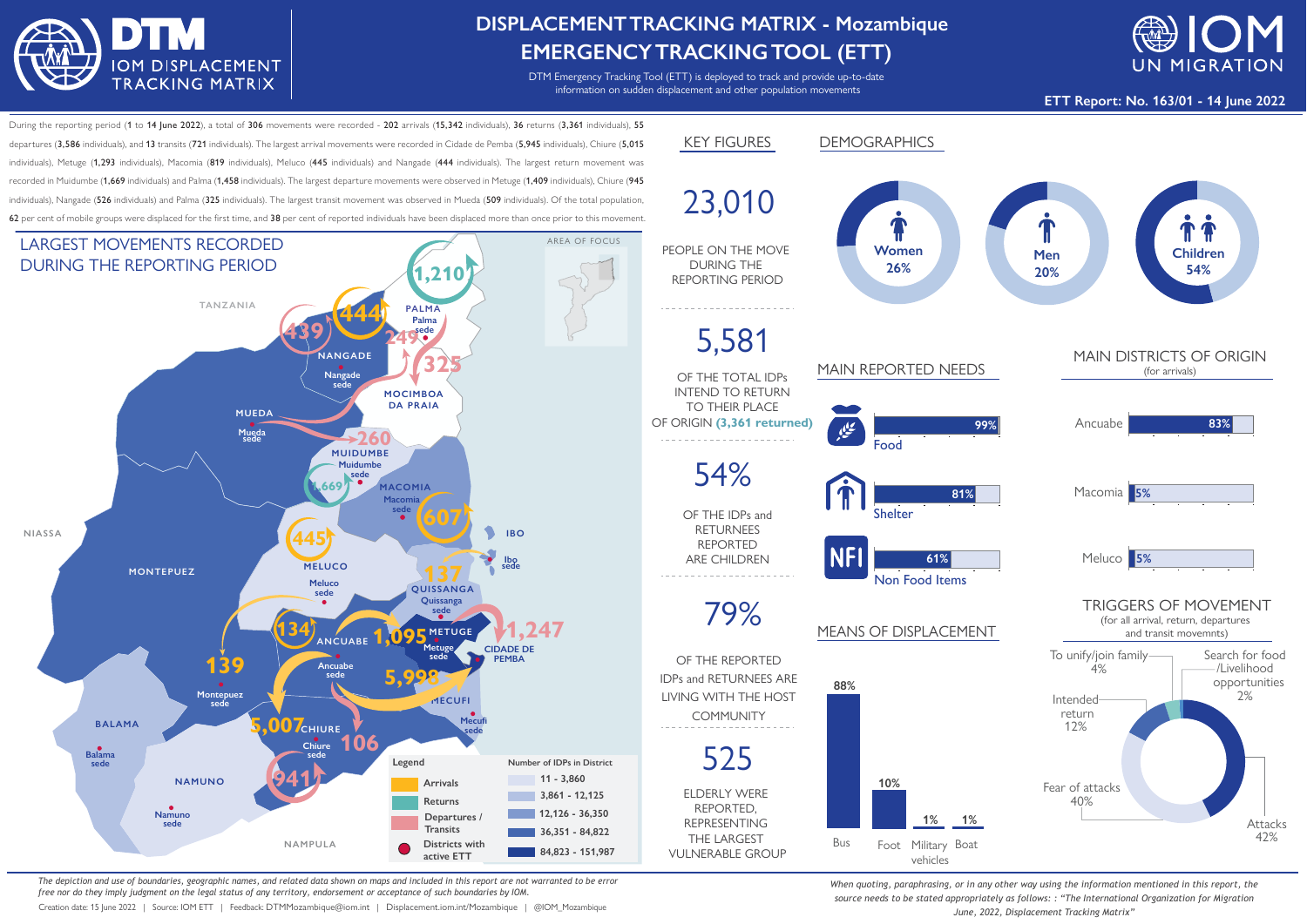

SUPPORTED BY:

G

**USAID** 

**Irish Aid** 

Rialtas na hÉireann<br>Government of Ireland

Humanitarian Aid





**Website : https://displacement.iom.int/mozambique** Feedback: DTMMozambique@iom.int @IOM\_Mozambique

**When quoting, paraphrasing, or in any other way using the information mentioned in this report, the source needs to be stated appropriately as follows:"The International Organization for Migration, June, 2022, Displacement Tracking Matrix"**